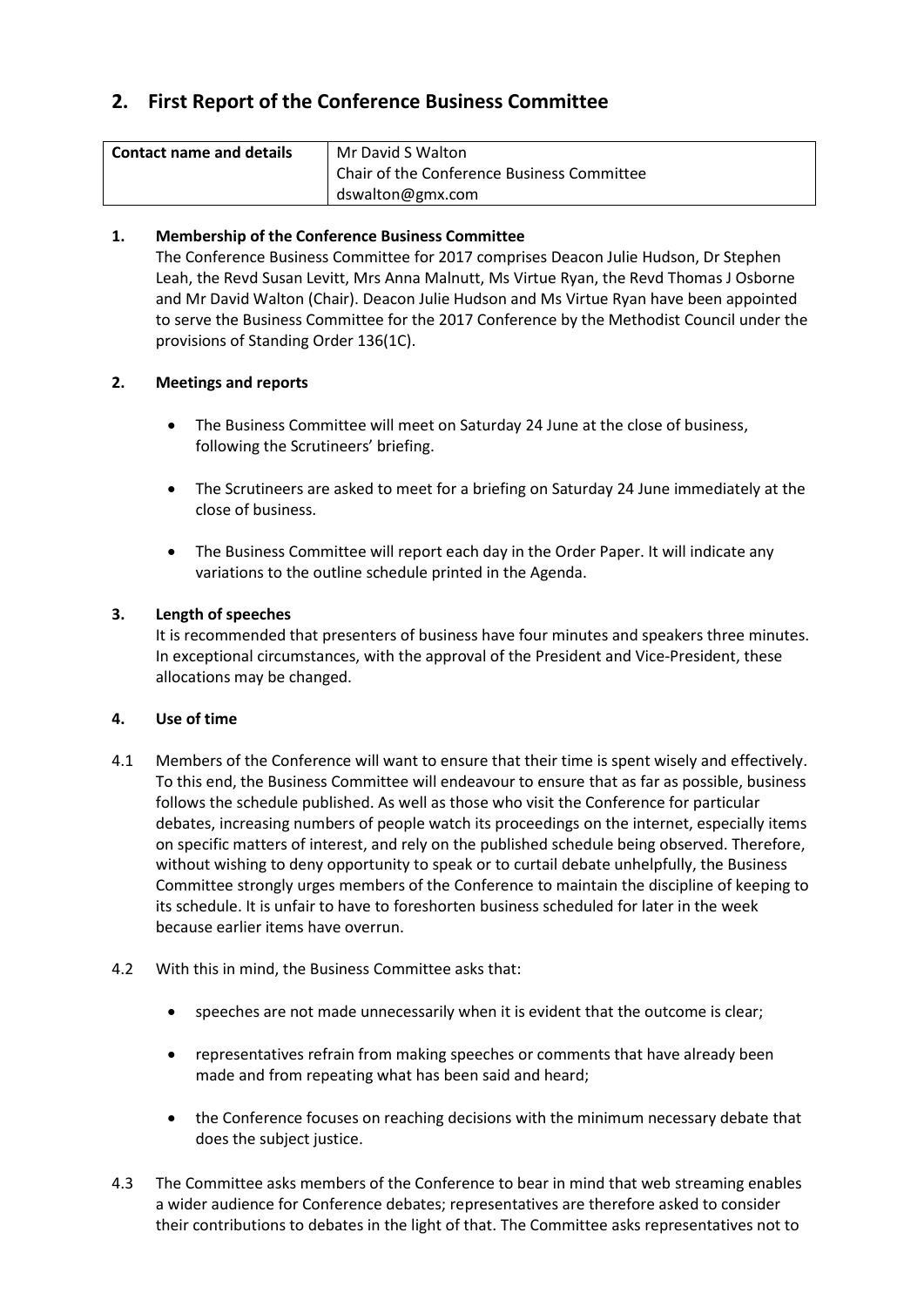address directly those watching proceedings via the internet, in the same way that those watching in the public gallery would not be addressed. This helps to remind members of the Conference of the particular responsibilities that they carry as voting members.

## **5. Notices of Motion**

Standing Order 132 reads as follows:

**132 Notices of Motion.** (1) Subject to Standing Order 131(4) any two members may upon notice of motion complying with this Standing Order bring before the Conference any lawful resolution within the competence of the Conference.

(1A) Every notice of motion shall be handed to the Secretary in written form and signed by the following persons:

(i) where the proposal is to amend a resolution and those responsible for presenting that business to the Conference are prepared to accept it, the proposer and seconder of the motion;

(ii) where such a proposal to amend is not accepted by those responsible, the proposer and seconder and four other persons;

(iii) in all other cases, the proposer and seconder and eight other persons.

(2) Only on matters of urgency, so judged by the President after consultation with the Vice-President, shall notices of motion in the Representative Session be accepted after 4.30 pm on the third day of the session, except that a notice of motion proposing to amend a resolution circulated or materially altered on or after the first day of the session shall be accepted if lodged before the close of business on the day before the resolution is to be dealt with.

- 5.1 The 2013 Conference agreed that it should be mandatory for proposers of Notices of Motion to complete a 'Submission of a Notice of Motion' form, including information about budgetary implications. The form is available for download from the website, and from the Conference Office (email [conferenceoffice@methodistchurch.org.uk\)](mailto:conferenceoffice@methodistchurch.org.uk) prior to the Conference or the Help Desk at the Conference.
- 5.2 In order that Notices of Motion which are unrelated to existing Agenda business can be dealt with effectively and efficiently by the Conference, proposers are requested to ensure that they include sufficient but succinct information to ensure that all Conference members may understand what is being proposed and why. This will enable members to reflect on the merit of these Notices of Motion beforehand and speakers to focus on key issues*.*
- 5.3 In enabling Conference members to submit Notices of Motion related to business scheduled for the afternoon and evening of Saturday 24 June, the Business Committee requests that these be submitted either (1) by post to Jane Bates at Methodist Church House to arrive not later than Thursday 22 June or (2) by email to [batesj@methodistchurch.org.uk](mailto:batesj@methodistchurch.org.uk) to arrive not later than Friday 23 June at 2.00pm. The Committee has determined that it will only require the names (which will be printed on the Order Paper) of a proposer and a seconder to be supplied at this stage: the four further signatories, should the Notice of Motion be resisted by the proposer of the resolution (as per SO 132(1A)(ii)), may therefore be acquired after arrival at the Conference on Saturday 24 June but must be handed to the Record Office by 1.00pm on that day.
- 5.4 Further, for the Business Committee to prepare the business to be conducted on Monday 26 June, members of the Conference who wish to submit Notices of Motion relating to the business to be taken on Monday, or amended replies to any Memorials to be taken with it, are requested to hand them to the Record Office by 12.30pm on Sunday 25 June.
- 5.5 Similarly, Notices of Motion relating to items of business to be taken on Tuesday 27 June should be submitted by 12.30pm on Monday. This, and the deadlines in the previous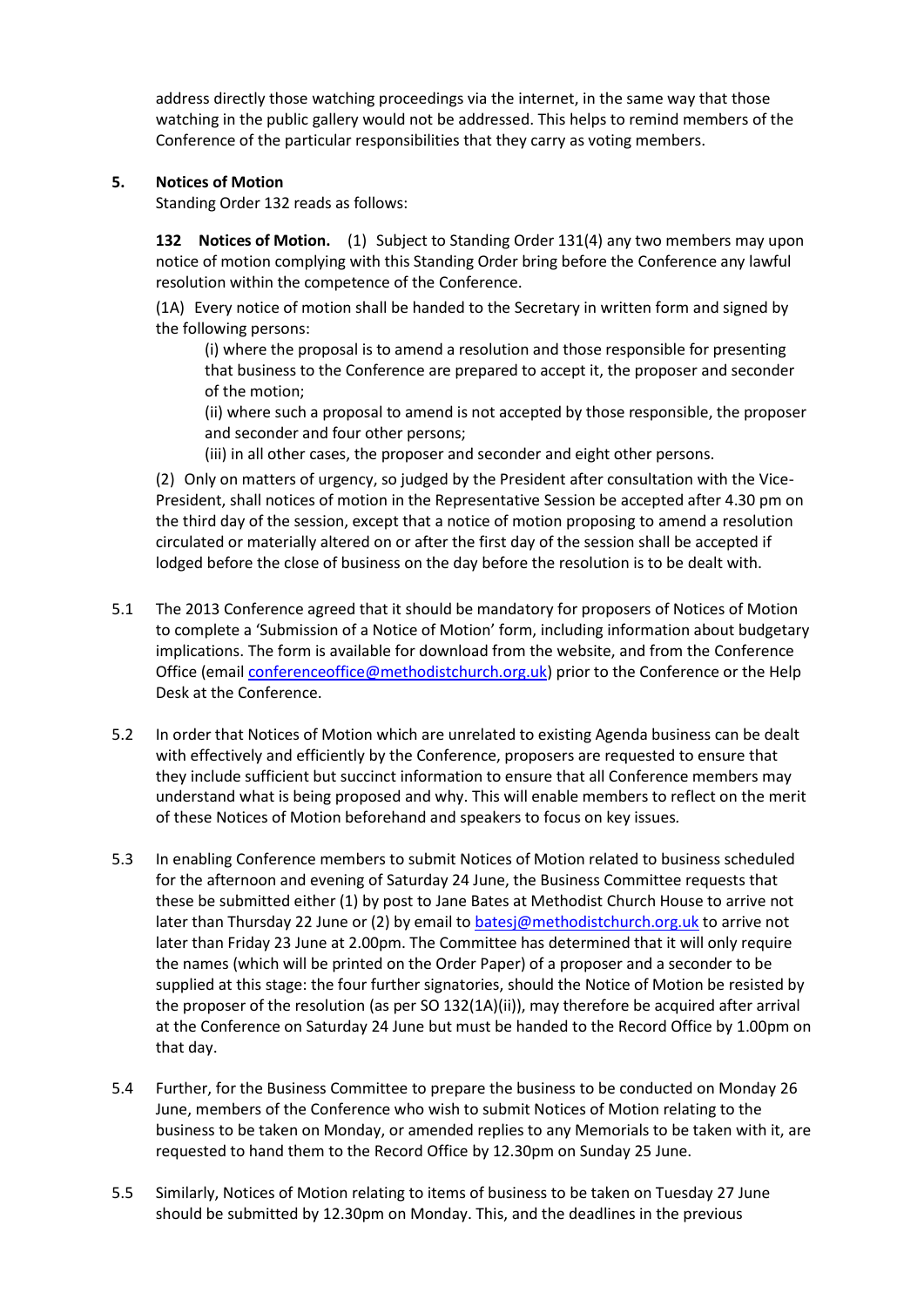paragraphs, will enable the Business Committee to prepare full and informed Order Papers for the smooth transaction of business.

- 5.6 Having set out in the preceding paragraphs the proposed timings for Notices of Motion in general, the Business Committee wishes to make provision for dealing with any which impact the connexional budget and proposes a specific timetable to that end. Its purpose is to ensure that the Conference is able to take decisions about the budget when all the relevant information is to hand and to avoid the pitfall of making choices or judgements based on partial information. It is therefore recommended that:
	- The budget will be formally presented and debated on Monday morning.
	- Any Notices of Motion proposing amendments to the budget shall be submitted by 12.30pm on Monday through the usual channels.
	- The Conference Financial Committee will consider the implications of the proposed amendments at the close of Monday's session and present a report in Tuesday's Order Paper.
	- The Conference will then consider Notices of Motion and memorials which impact the budget on Tuesday morning.

The budget will then be formally confirmed and adopted on Thursday morning.

- **Relating to Submit by** Saturday's business Friday 2.00pm Monday's business and sunday 12.30pm Tuesday's business Monday 12.30pm Wednesday/Thursday's business Monday 4.30pm Unrelated to business Monday 4.30pm
- In summary, the deadlines for submitting Notices of Motion are as follows:

- 5.7 Those proposing a Notice of Motion should consult with those presenting the business to ascertain whether the Notice of Motion will be accepted or resisted. Lists of those responsible for presenting each item of business are available from the Record Office or the Chair of the Business Committee.
- 5.8 The 2011 Conference approved the principle of enabling those Notices of Motion that do not relate to business already in the Agenda to be prioritised, by means of a ballot, should time not permit all such Notices of Motion to be considered. Should such a ballot be required, it will be held on Tuesday 27 June. Any such Notices of Motion which are not considered during the Conference will be dealt with as in the next paragraph.
- 5.9 The Business Committee may recommend that a particular Notice of Motion is not considered by the Conference but is referred to the Methodist Council in the coming year. The Council is required to report back to the following Conference its judgement on that Notice of Motion.
- 5.10 In order for the Business Committee to test, on the floor of the Conference, its own judgements about which Notices of Motion to refer to the Council without debate, on Wednesday 28 June the Chair of the Business Committee will move that the Conference adopts that section of the Committee's report (which will be printed on the day's Order Paper) which lists those Notices of Motion recommended to be referred to the Council. The Conference will be able to amend the list without the need of a written Notice of Motion.

### **6. Memorials**

It is anticipated that all memorials will be dealt with during the Conference, ie taken with existing business to which they relate, debated separately or the replies adopted *en bloc*, based on the recommendations of the Memorials Committee.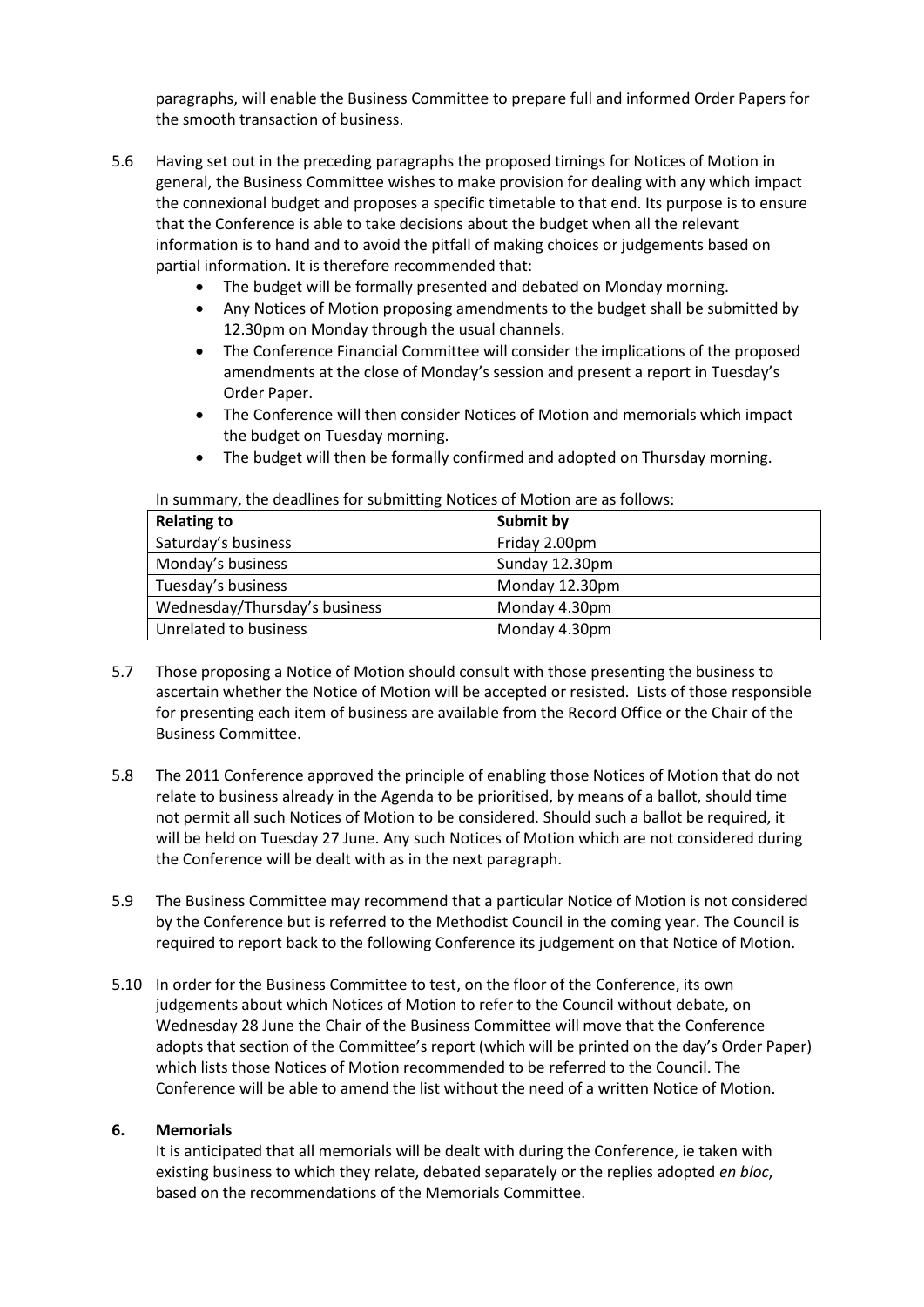### **7. Nominations**

All nominees for President-Designate, Vice-President-Designate and Conference-elected representatives are to be photographed and their details displayed on a screen. The arrangements for this will be notified on Saturday's Order Paper at the Conference.

Nominations for designation of **President and Vice-President of the Conference** of 2018 must be placed in ballot boxes by **5.30pm on Monday 26 June**. They will be displayed on Tuesday; voting will at close at 6.00pm on Tuesday; the results will be announced on Wednesday morning.

Nominations for **Conference-elected representatives**: you are asked to follow **strictly** the instructions on the nomination form. Please ensure that you seek the consent of persons nominated and complete the forms fully and clearly for display. Nomination forms must be placed in the ballot boxes by **2.00pm on Tuesday 27 June**; voting will close at 5.00pm on Wednesday; the results will be announced on Thursday morning.

This year, of the three Conference-elected representatives to serve from 2018 to 2020, two will be presbyteral and one will be lay, thus fulfilling SO 103(2A).

Nominations for **Conference Business Committee members**: you are asked to follow **strictly** the instructions on the nomination form. Please ensure that you seek the consent of persons nominated and complete the forms fully and clearly for display. The election timetable will be the same as for Conference-elected representatives, as above. It should be noted that election to the Business Committee does not carry a right to membership of succeeding Conferences.

This year, four Business Committee members, two lay persons and two ministers, are required to be elected and may serve for the three years 2018-2020.

| January, the acadmics for hominiations and cleations are as follows |                          |                      |  |
|---------------------------------------------------------------------|--------------------------|----------------------|--|
| <b>Election</b>                                                     | <b>Nominations close</b> | <b>Voting closes</b> |  |
| President of the Conference                                         | Monday 5.30pm            | Tuesday 6.00pm       |  |
| Vice-President of the Conference                                    | Monday 5.30pm            | Tuesday 6.00pm       |  |
| Conference-elected representatives                                  | Tuesday 2.00pm           | Wednesday 5.00pm     |  |
| <b>Conference Business Committee:</b>                               | Tuesday 2.00pm           | Wednesday 5.00pm     |  |
| <b>Representative Session</b>                                       |                          |                      |  |

In summary, the deadlines for nominations and elections are as follows:

## **8. Provisional legislation**

Under Standing Order 122, any two members, by Notice of Motion, may propose that an item agreed by the Conference be referred to the Synods as a **provisional resolution** before being proposed for final adoption by the Conference next year.